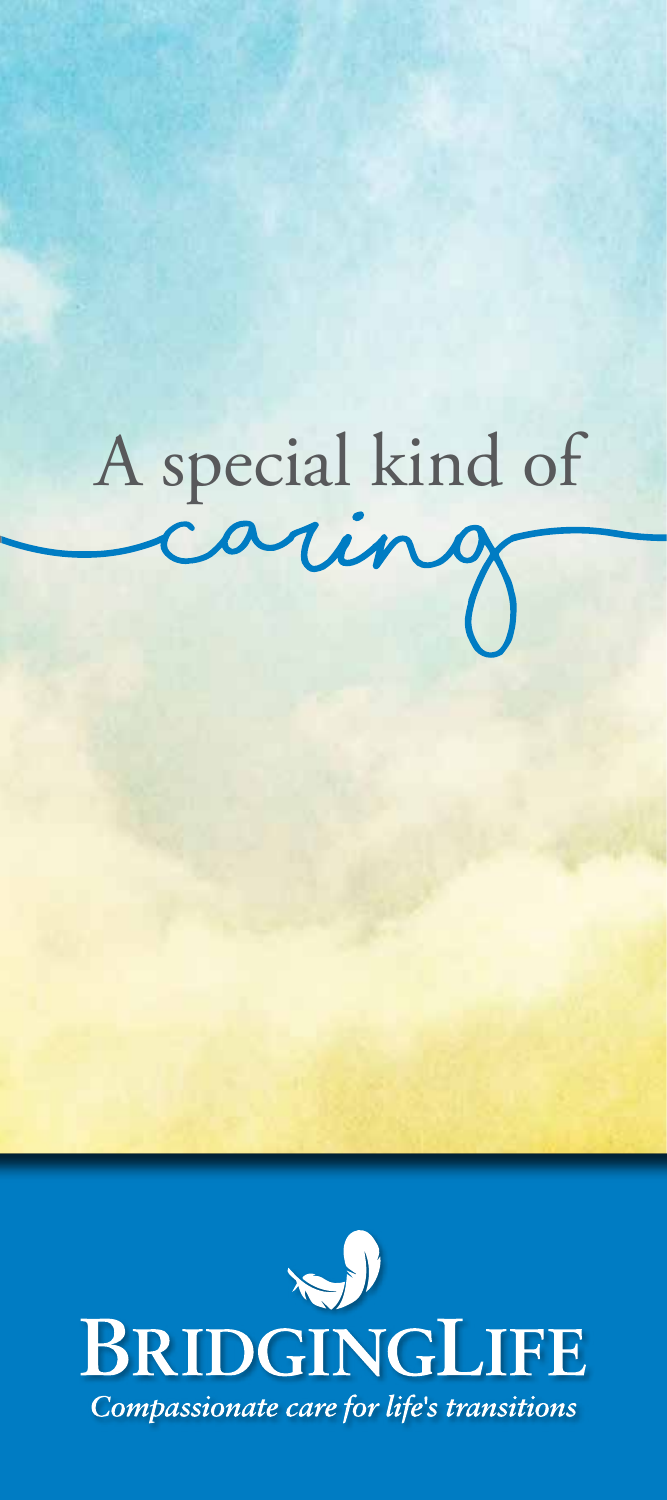66

You matter to the last moment of your life, and we will do all we can, not only to help you die peacefully, but to

**(live until you die.**

**Dame Cicely Saunders, 1968** FOUNDER OF THE FIRST MODERN HOSPICE LONDON, ENGLAND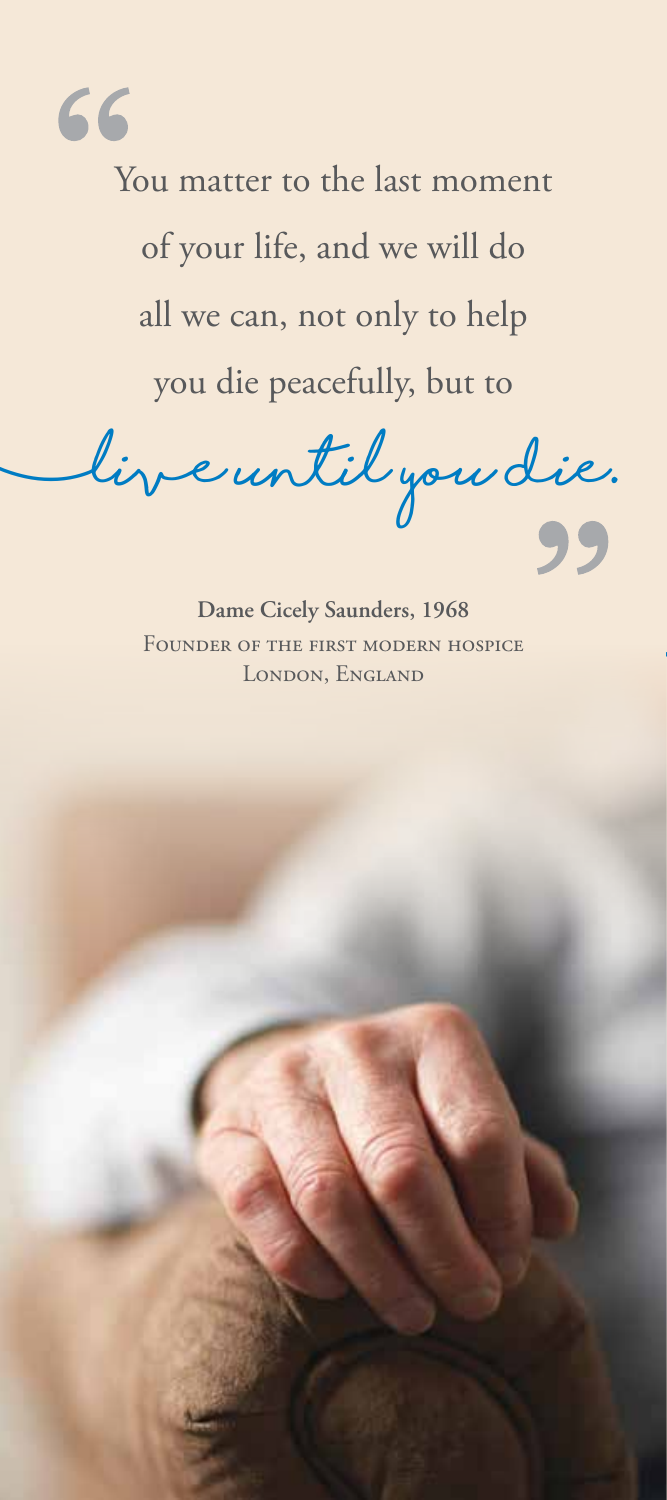# **What is hospice?**

Hospice is a patient-centered, family-oriented approach to care for anyone in the advanced stages of a life-limiting illness. By combining careful pain and symptom management with spiritual and emotional support, hospice enables patients to live out the remainder of their days in comfort and dignity, surrounded by those they love. Hospice care neither hastens death nor prolongs life, but allows the illness to take its natural course.

For families, hospice provides extensive grief support, both before and after the loss of a loved one.

**(Our philosophy)**

- Provide patients with palliative care and effective pain and symptom management
- Help patients experience peace, comfort and dignity through the end of life
- Allow patients to make their own decisions regarding care and treatment
- Promote a caring community that is sensitive to the needs of hospice patients and their families
- Support family members and other caregivers in their efforts to care for their loved one
- Coordinate community resources to ensure continuity of care
- Offer grief support to families and the community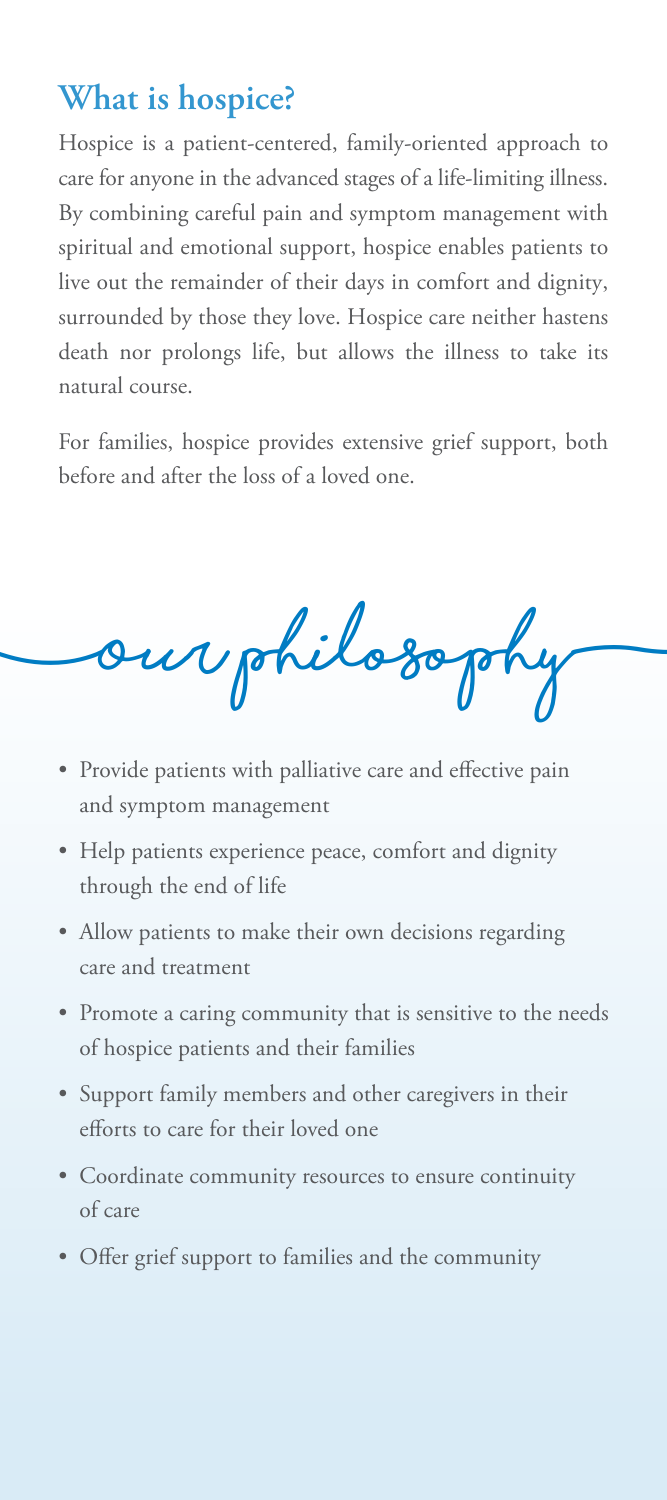

# **About BridgingLife**

BridgingLife, formerly Carroll Hospice, is dedicated to ensuring the quality of life for patients through end-of-life care. Our holistic philosophy of treatment addresses patients' physical, emotional and spiritual needs, allowing them to live as fully and comfortably as possible. Whether caring for patients in their own homes, in healthcare settings such as nursing homes or in our beautiful inpatient facilities, we help patients make the most of each day while respecting their end-of-life wishes.

BridgingLife serves patients in Baltimore, Carroll and Frederick counties, Baltimore City and Pennsylvania. We are Medicare certified, licensed by the State of Maryland and accredited by the Community Health Accreditation Program (CHAP). We also are a member of the Hospice and Palliative Care Network of Maryland and the National Hospice and Palliative Care Organization.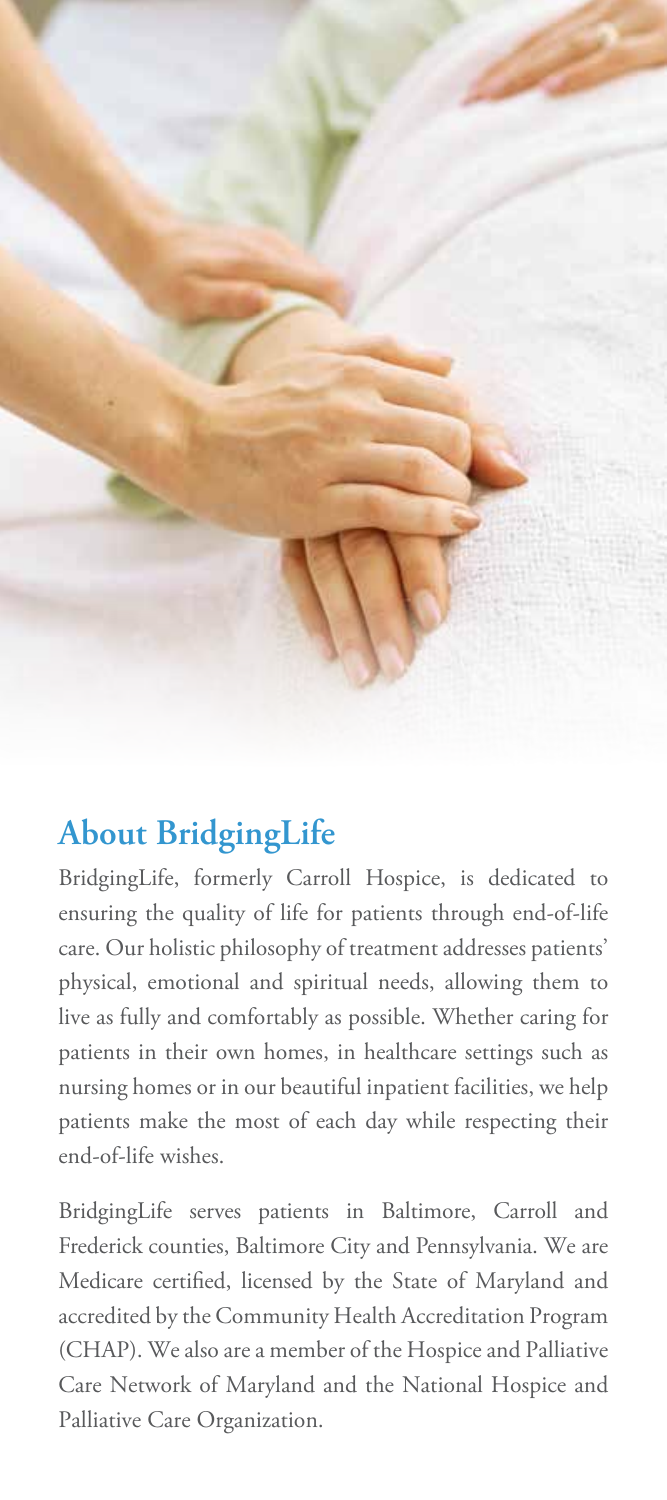## **Where do patients receive hospice care?**

Most hospice care is provided in the patient's choice of residence, including a private home, a nursing facility or an assisted living community. This allows patients to receive the care they need in a familiar setting. Home hospice care support is available 24 hours a day, seven days a week. If an immediate need arises, an on-call nurse is available to address the concern.

#### **A home away from home: Inpatient Care**

Some patients require a level of care that cannot be provided in their current residence. In these instances, BridgingLife's inpatient facilities offer a warm, supportive environment that provides high quality care 24 hours a day from an expert team of professionals and volunteers dedicated to helping them live comfortably.

## **Families and visitors**

We promote relationships with families, caregivers and loved ones, just as we do when caring for a patient at home. In fact, family and friends are encouraged to visit any time and may stay overnight if they wish.

## **Who provides hospice care?**

Care is provided by our team of registered nurses, certified hospice aides, physicians, social workers, bereavement counselors, chaplains and volunteers. Team members work closely with each patient to provide effective pain and symptom management that respects his or her unique care and treatment preferences. Our on-call hospice team is available around the clock, seven days a week.

## **The physician's role in hospice care**

The patient's primary care physician works with the hospice medical director and interdisciplinary team to develop a plan of care to ensure the patient's end-of-life needs are met.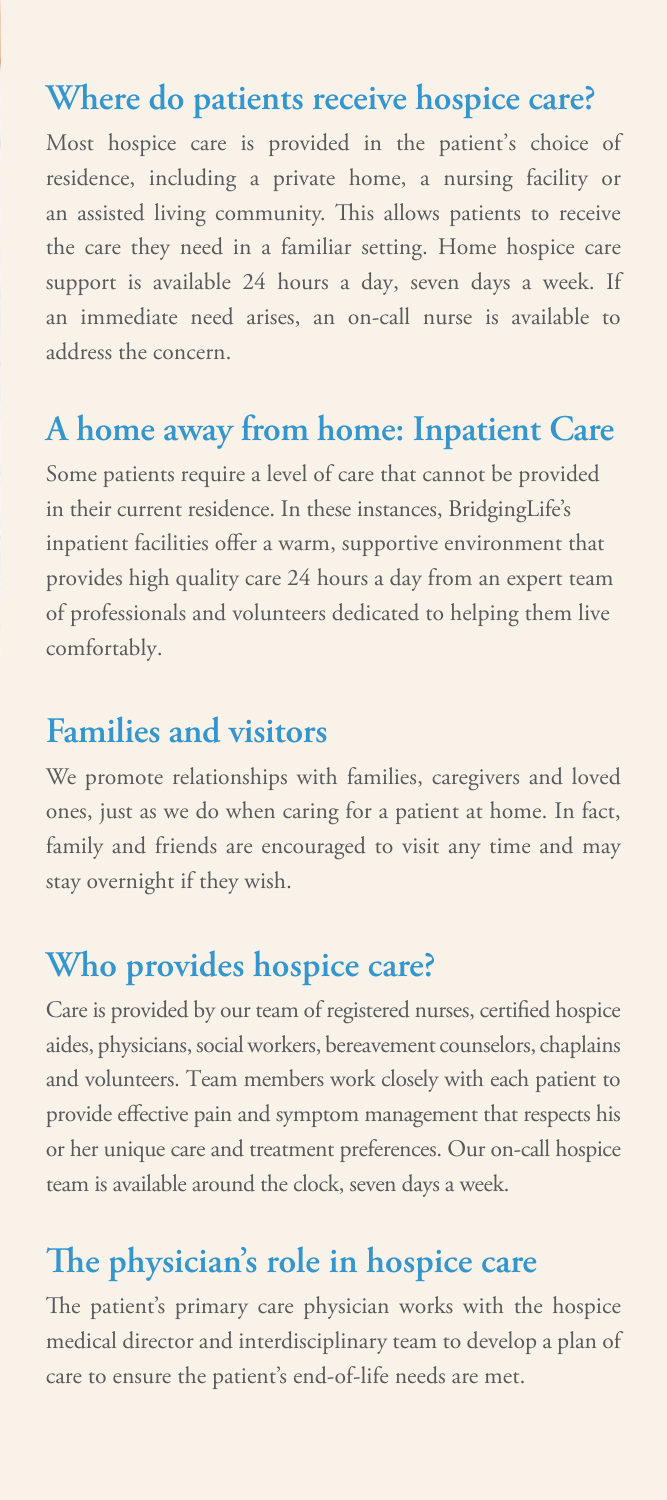

# **How does BridgingLife help families?**

While their loved one is enrolled in BridgingLife, we assist family members with day-to-day caregiving responsibilities and offer respite care—a short break for the responsibilities of caregiving.

We also provide support for at least 13 months following the death of a patient. Individual and group counseling for adults and children is available, along with a resource-filled bereavement center. BridgingLife's grief support groups and programs include:

- Mending Hearts a monthly support group where parents and loved ones can receive support and advice on managing the complex emotions involved with the death of a child.
- Widows & Widowers Support Group a monthly group open to individuals of all ages whose spouse has died.
- Camp T.R. a weekend retreat for children ages 7 through 15. The annual camp combines recreational activities, such as art, swimming and music, with grief education and support.

**For a full list of ongoing support groups, please visit bridginglifecare.org**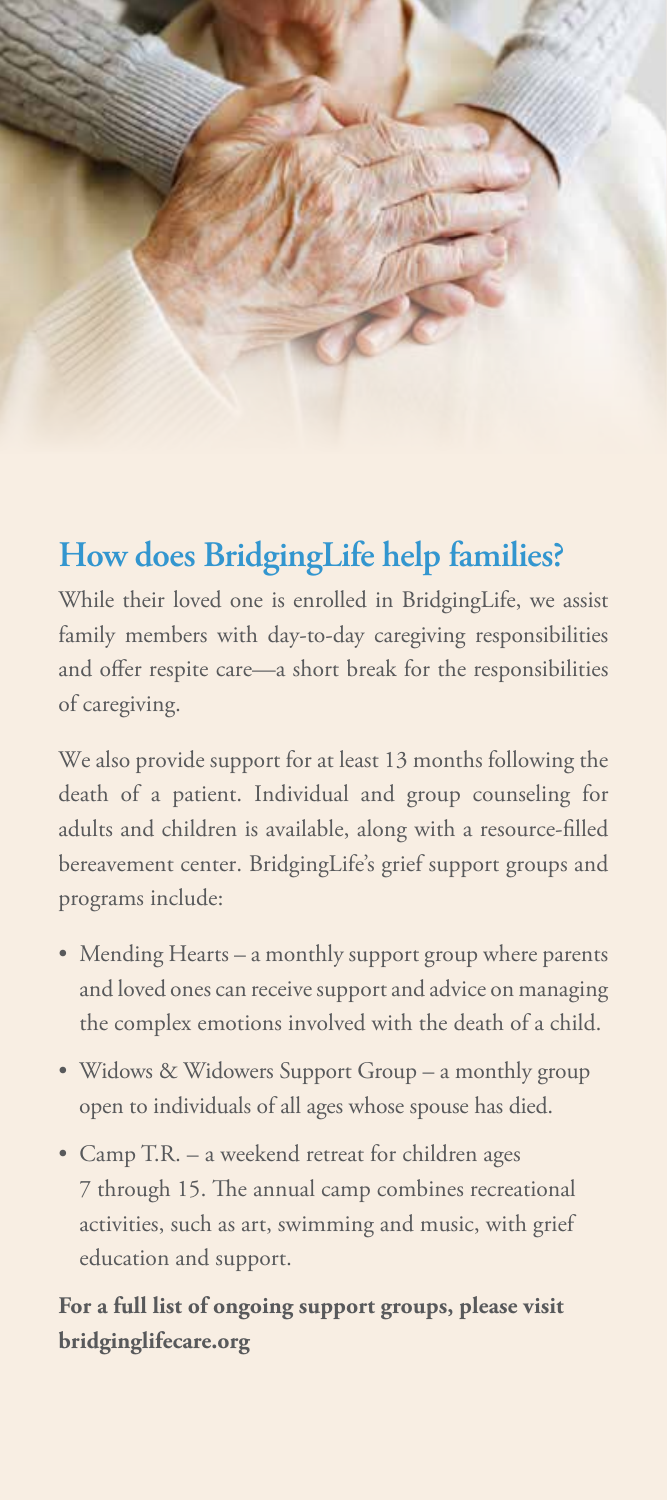# **When should hospice be contacted?**

Hospice care is appropriate when patients and those who love them are in agreement with a palliative, comfort-oriented approach to care. Earlier referral to the hospice program allows the hospice team to fully understand what is important to the patient and tailor the plan of care to meet his or her unique needs.

## **Criteria for admission:**

- Patient has a confirmed diagnosis of a life-limiting illness with a prognosis of six months or less
- Physician and patient have determined that curative therapy is no longer available or desired
- Patient, family and physician are aware of prognosis and agree with a comfort-oriented approach to care

**If you are unsure whether you or your loved one is ready for hospice care, contact BridgingLife directly at 410-871-8000.** 

## **Who pays for hospice care?**

While BridgingLife cares for all patients regardless of their ability to pay, Medicare, Medicaid and other medical assistance programs provide coverage for hospice services. Most commercial and private insurance companies offer a hospice benefit as well.

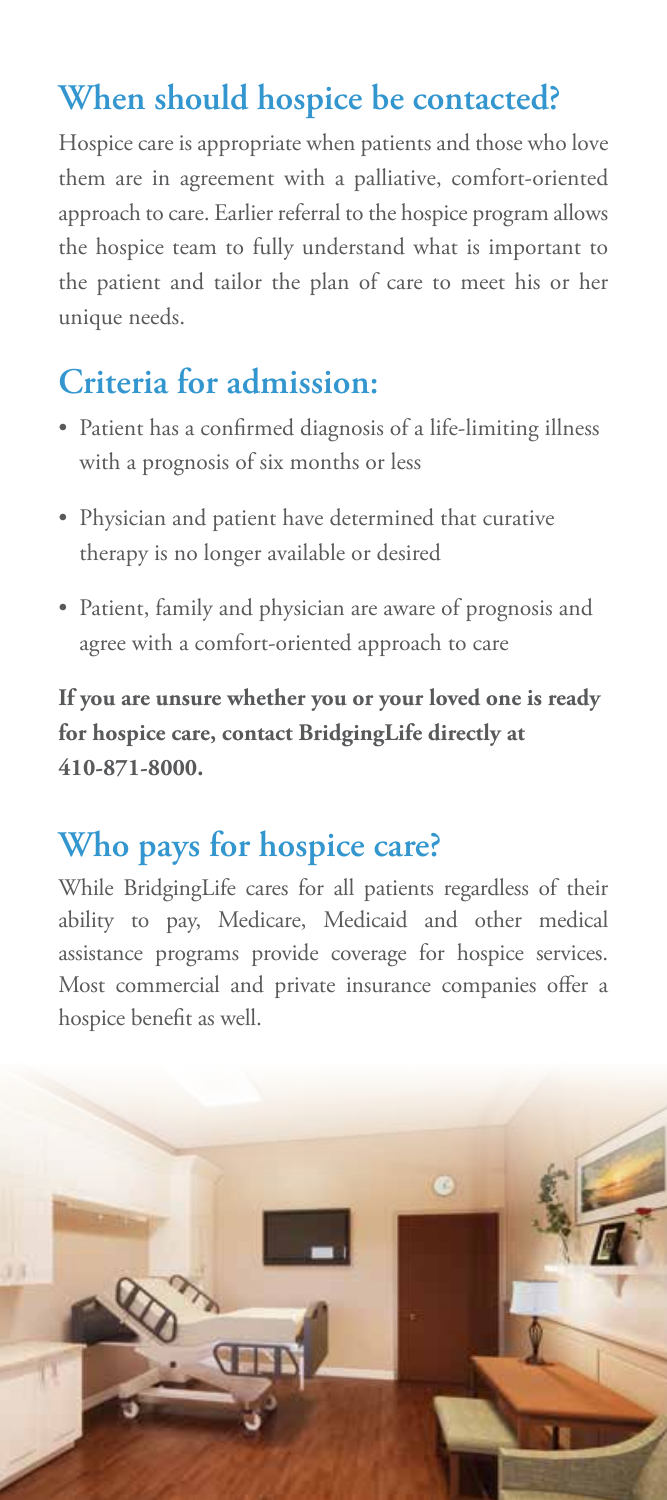

# **How can community members support BridgingLife?**

BridgingLife pledges to care for all patients, regardless of their financial situation. To do this, we rely on the support of many generous organizations and individuals. You can support BridgingLife financially through the following:

- Gifts to BridgingLife
- In-kind contributions
- Memorial contributions
- Bequests
- Monetary gifts

**To make a donation, call 410-871-7220 or visit bridginglifecare.org/make-a-gift**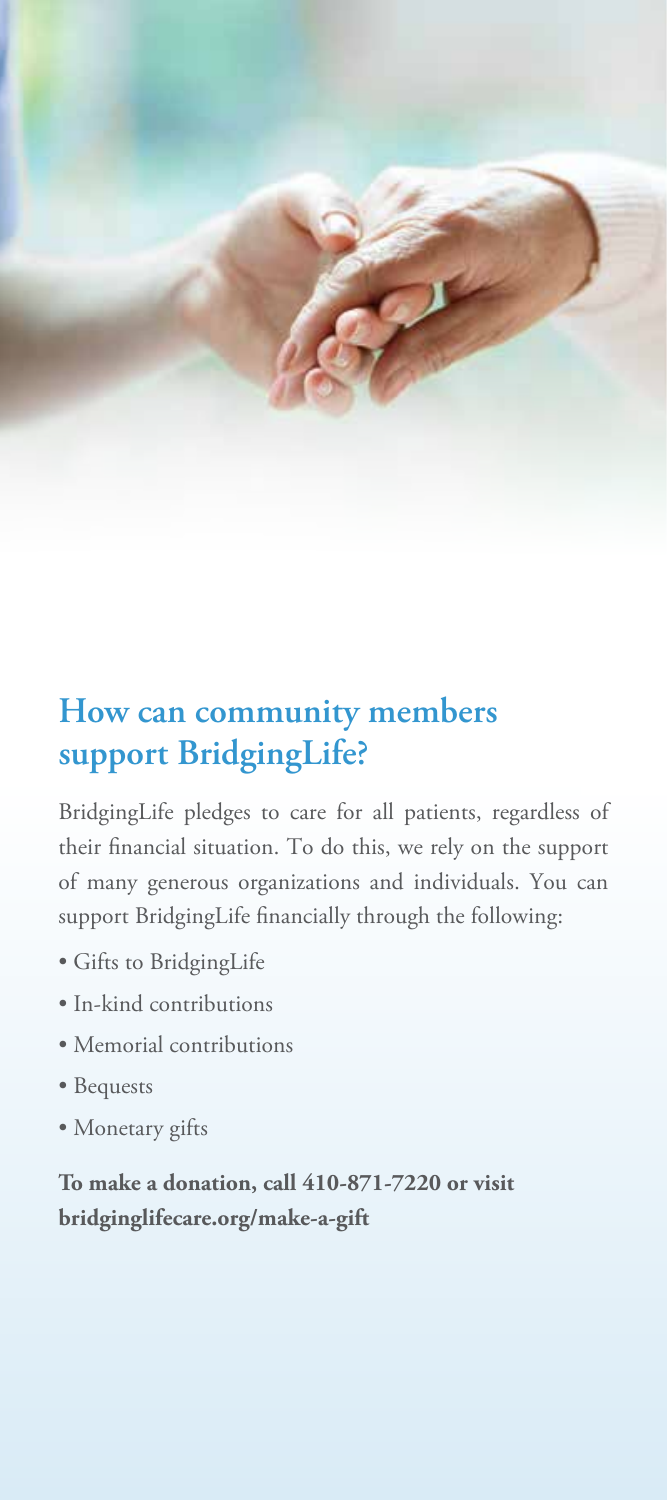## **What about volunteer opportunities?**

BridgingLife volunteers play a key role in our mission to provide patients with a dignified, comforting system of care during their final days. While some of our volunteers have professional skills or specialized expertise, most are people who want to help their friends and neighbors and serve the community.

Volunteers serve BridgingLife in a variety of capacities, such as providing companionship and respite care, organizing and supporting fundraising and outreach events, assisting with administrative tasks and serving as a camper "buddy" at Camp T.R., our weekend retreat for grieving children.

**To learn more about BridgingLife volunteer opportunities, call 410-871-7228.** 

**(visit us online)**

#### **bridginglifecare.org**

- Access grief resources
- View our calendar of events
- Download newsletters and brochures
- Make a referral for hospice care
- Donate online

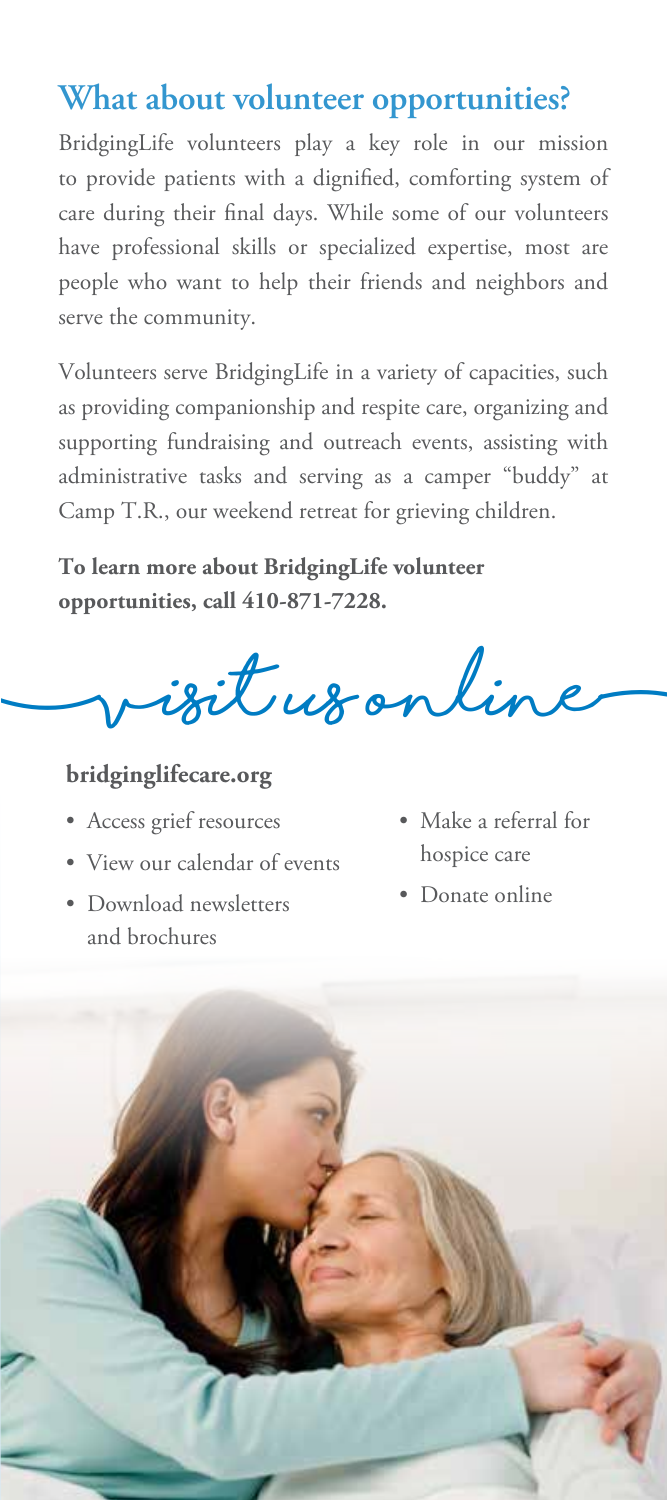# **Frequently asked questions**

#### **Is hospice care only for the elderly?**

Hospice care is available to people of all ages, including children who have been diagnosed with a progressive or life-limiting illness.

## **Who decides if hospice care is needed?**

Together, the physician, patient and family determine when hospice care is needed and what services are necessary. A patient can receive hospice care when a life-limiting illness is present, and life expectancy is six months or less if the disease follows its normal course.

## **What is BridgingLife's service area?**

We serve patients residing in Baltimore, Carroll and Frederick counties, Baltimore City and Pennsylvania.

## **What if a patient cannot receive care at home?**

Our skilled social workers will assist patients and their families if alternative caregiving or living arrangements need to be made.

For patients requiring symptom management, BridgingLife's inpatient hospice units are available.

#### **To learn more, call 410-871-8000.**

#### **Can BridgingLife patients continue to see their primary care physician?**

Yes. The patient's primary care physician works closely with the hospice medical director and interdisciplinary team to develop a plan of care that ensures the patient's end-of-life preferences are met.

## **What if a patient's condition improves after he or she enters hospice?**

If a patient improves while in hospice care, the hospice team works closely with the patient, family and physician to create a plan for discharge and ongoing care.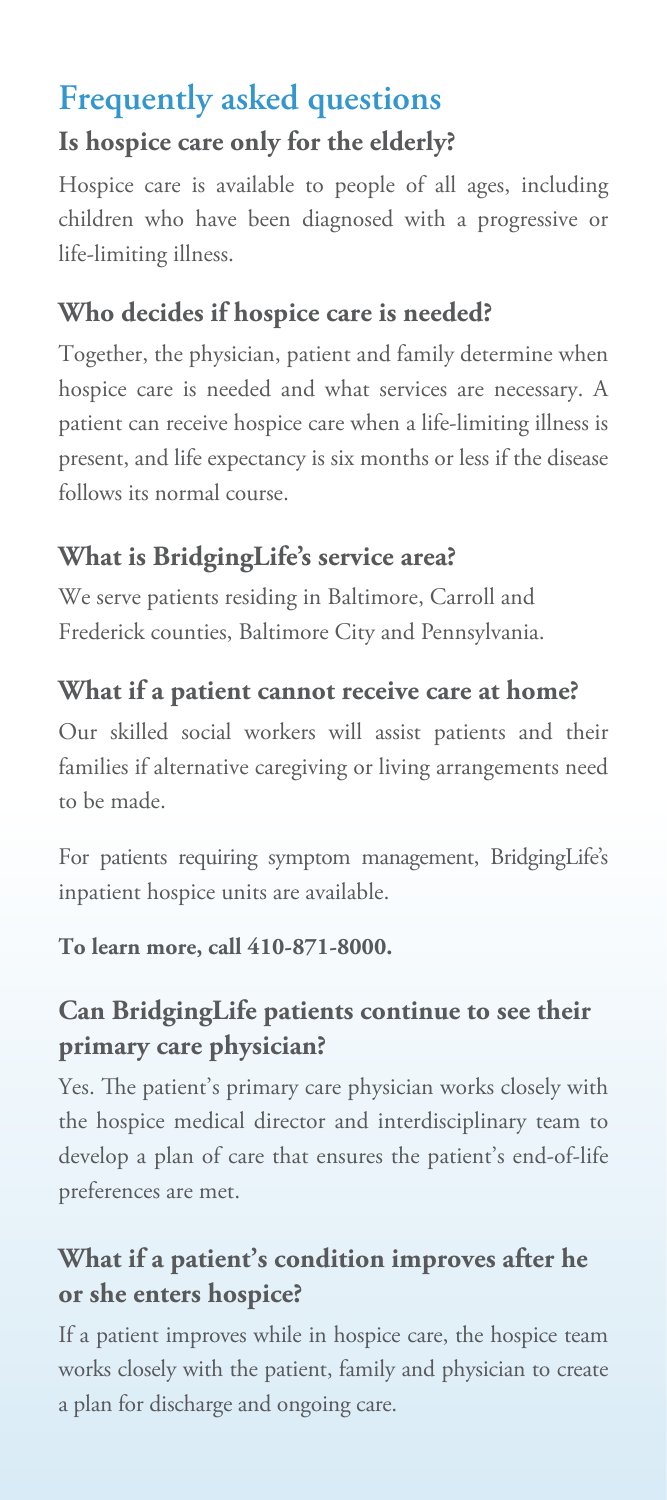**(to learn more)**

Visit bridginglifecare.org or call 410-871-8000. From Baltimore: 410-876-8044 TTY users: 410-871-7186

Services are provided regardless of race, gender, age, religion, national origin, disability, marital status or ability to pay.